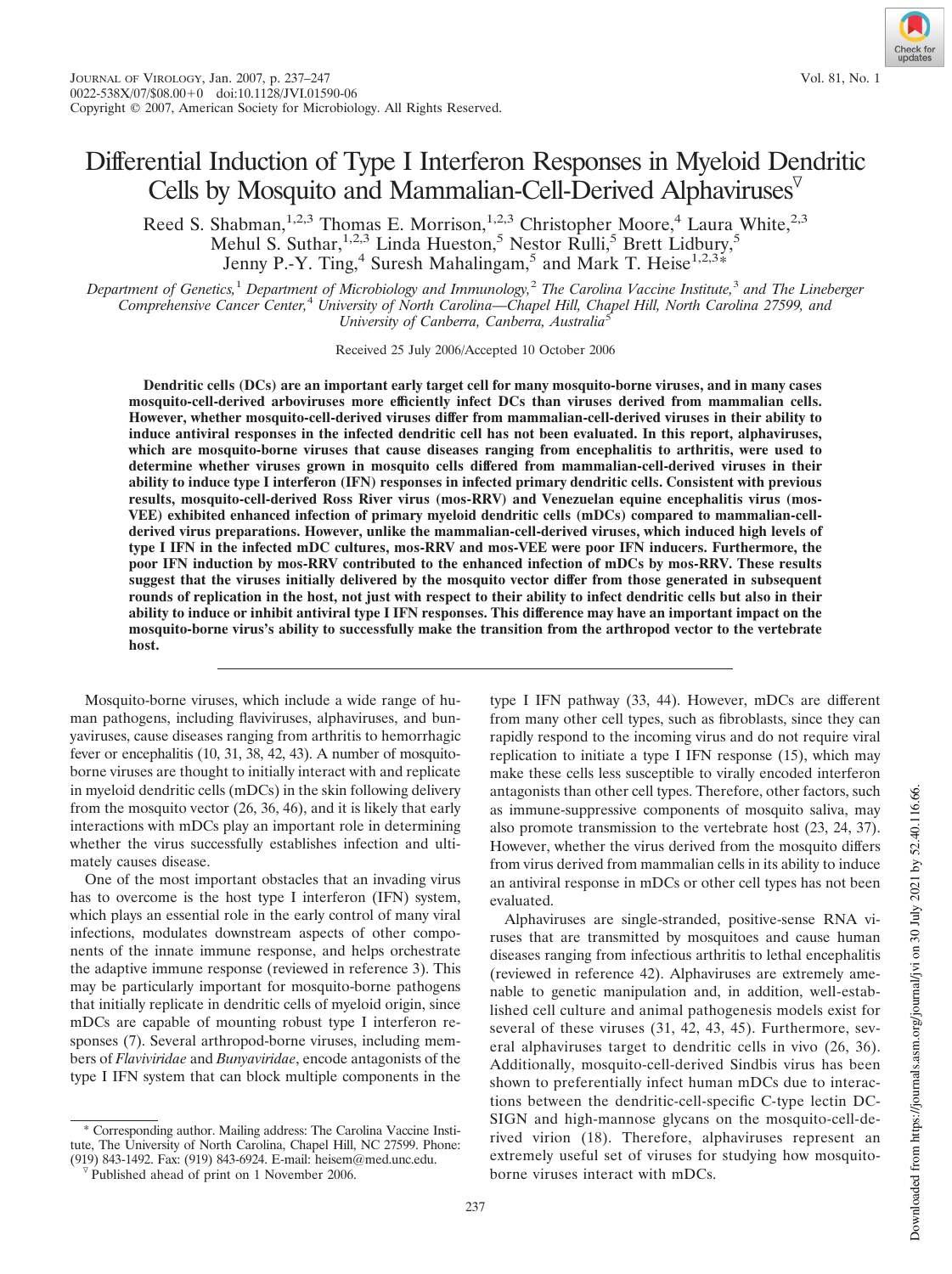In this study, Ross River virus (RRV) and other alphaviruses were grown in either mosquito or mammalian cell cultures (mam- or mos-RRV) and evaluated for their ability to infect murine or human mDCs and induce an antiviral type I interferon response. These studies demonstrate that for several alphaviruses, the mosquito-cell-derived virus was able to efficiently infect the mDCs but was an extremely poor inducer of type I IFN, while the same virus derived from mammalian cells was a potent IFN inducer. These results strongly suggest that alphaviruses delivered from mosquito vectors are able to infect mDCs while simultaneously avoiding the type I IFN response.

### **MATERIALS AND METHODS**

**Virus stocks and cell lines.** Ross River virus (T48 strain) was produced from the pRR64 infectious clone (generously provided by Richard Kuhn, Purdue University), which includes the full-length T48 cDNA clone (21) originally isolated from *Aedes vigilax* mosquitoes in Queensland, Australia (8). The RR64- GFP virus, which expresses green fluorescent protein (GFP) from a second viral subgenomic promoter, was constructed as described previously (31). Briefly, genome-length viral RNA was transcribed using mMessage mMachine SP6 in vitro transcription kits (Ambion), and the RNA was electroporated into baby hamster kidney-21 cells (BHK-21; ATCC CCL-10). Twenty-four hours postelectroporation, supernatants were harvested, the virus was pelleted through a 20% (wt/vol) sucrose cushion by ultracentrifugation at  $72,000 \times g$ , and the virus was resuspended in phosphate-buffered saline (PBS). Venezuelan equine encephalitis virus (VEE), which had been engineered to express GFP from a second subgenomic promoter, was generated from clone dpV3000-GFP in a similar manner as described previously (45). To generate mos-RRV or mos-VEE, virus was passaged a single time at a multiplicity of infection (MOI) of 0.1 in C6/36 *Aedes albopictus*, and input virus was washed off after a 1-hour infection. Alternatively, C6/36 cells were electroporated with in vitro-transcribed RR64 RNA using the same protocol to generate BHK-cell-derived virus. Both passaged and electroporated mos-RRV showed equivalent levels of IFN induction (data not shown). At 18 to 24 h, supernatant was collected and concentrated. RRV generated from Chinese hamster ovary (CHO) cells was obtained by a single passage of mam-RRV through either the parental Pro-5 (ATCC CRL-1781) or mutant Lec-1 (ATCC CRL-1735) CHO cells. Virus stocks were titrated on BHK-21 cells by standard plaque assay. Barmah Forest virus (BFV; strains 10E101SC and BH2193) (22) was grown in BHK-21 cells to generate mam-BFV. To generate mos-BFV, virus was passaged a single time in C6/36 *Aedes albopictus* cells for 18 to 24 h, and supernatant was collected and concentrated by ultracentrifugation the same way as for mam-BFV. Both virus stocks were reconstituted in phosphate-buffered saline, and titers were determined on BHK-21 cells by standard plaque assay.

BHK-21 cells were grown in alpha minimal essential medium (Gibco) with 10% fetal bovine serum (FBS), 10% tryptose phosphate broth, and 0.29 mg of L-glutamine per ml. C6/36 cells were grown in minimal essential medium with Earl's salts and supplemented with 5% FBS, nonessential amino acids, penicillin, and streptomycin.

**Bone marrow dendritic cell cultures and virus infection conditions.** Murine bone marrow-derived dendritic cells were generated from 129 Sv/Ev mice and 129 Sv/Ev  $\alpha\beta$  RKO bone marrow as described previously (39). Bone marrow was harvested from the femur and tibia of 1- to 3-month-old mice, red blood cells were lysed, and cells were resuspended in RPMI 1640, 10% FBS, penicillin, streptomycin, and 2-mercaptoethanol. Cells were grown in suspension in the presence of recombinant granulocyte-macrophage colony stimulating factor and interleukin-4 for 7 days at 20 ng/ml (days 0 to 3), 10 ng/ml (days 3 to 5), and 5 ng/ml (days 5 to 7) in ultra-low-cluster six-well Costar plates (Costar) to obtain an immature dendritic cell phenotype, which was confirmed by staining with antibodies to CD11b, CD11c, B220, CD80, CD86, and CD40 (eBioscience). At day 7 post-bone marrow harvest, cells were infected with either RRV or VEE for 2 hours in a total volume of 0.2 ml. Following infection, 0.5 ml of medium was added back to the culture. At various times postinfection, supernatants were removed and assayed for type I IFN levels, while the cells were fixed in 4% paraformaldehyde and analyzed by flow cytometry for GFP expression to quantify the percentage of infected cells within the culture.

**Generation of human monocyte-derived DCs.** Peripheral blood was obtained from healthy volunteers and diluted 1/2 in PBS. The peripheral blood mononuclear cells were isolated following separation over lymphocyte separation medium (ICN Biomedicals), washed in PBS, and resuspended in RPMI 1640 medium as described for murine DCs. Cells were plated in culture flasks and allowed to adhere for 2 h, at which time nonadherent peripheral blood mononuclear cells were removed and discarded. Cells were cultured in the presence of 800 IU/ml granulocyte-macrophage colony-stimulating factor and 500 IU/ml interleukin-4 (Peprotech) for 6 days, with fresh cytokines added every 48 to 72 h. On day 6, cells were resuspended, phenotyped by flow cytometry staining with anti-CD11c, HLA-DR, DC-SIGN, and CD14 (BD Biosciences Pharmingen), and infected in the same manner as the murine mDCs. Experiments were performed on blood from two separate donors.

**IFN bioassay.** Type I interferon levels in cell culture supernatants were measured by interferon bioassay as described previously (2, 45). Briefly, L929 mouse fibroblasts (ATCC CCL-1), human lung carcinoma A549 cells (CCL-185), or Vero cells (CRL-1586) were seeded in 96-well plates. All samples were acidified to a pH of 2.0 for 24 h and then were neutralized to pH 7.4 and further inactivated by UV light for 10 min prior to titration by twofold dilutions down the plate. Twenty-four hours after the addition of the supernatant, interferon-sensitive encephalomyocarditis virus or Sindbis virus was added to each plate. At 18 to 24 h postinfection (hpi), 3-[4,5-dimethylthylthiazol-2yl]-2,5-diphenyltetrazolium bromide (MTT; Sigma), an indicator of viable cells, was added to each well in the murine bioassay only. The MTT product was then dissolved in isopropanol–0.4% HCl, and absorbance was read on a microplate reader at 570 nm. Alternatively, human bioassay plates were scored for 50% cytopathic effect as an indicator of IFN concentration. Each plate contained an IFN standard (Chemicon or R&D Systems) to determine the international units (IU/ml) of type I IFN in each culture.

**Real-time PCR and semiquantitative PCR assays.** Total cellular RNA was isolated with the Ultraspec RNA isolation reagent (Biotex), and total RNA was reverse transcribed with a cDNA archive kit (Applied Biosystems). TaqMan real-time PCR was performed with primer probe sets for specific genes of interest (Applied Biosystems) and analyzed on the Prism 7000 machine (Applied Biosystems). For all samples, an equivalent amount of RNA was reverse transcribed and an internal reference control of 18s rRNA or glyceraldehyde-3 phosphate dehydrogenase (GAPDH) was included. For studies with Barmah Forest virus, total RNA was isolated from cells by standard methods using RNAwiz (Ambion). Reverse transcriptase PCR (RT-PCR) was then carried out as previously described (28). Primer sequences for hypoxanthine phosphoribosyltransferase and IFN- $\beta$  have been described previously (27). For RRV genome analysis, primers for sequences specific to the NSP1 and NSP4 regions of RRV were used. The primer sequences were the following: for NSP1, forward, 5-A GAGTGCGGAAGACCCAGAG-3, and reverse, 5-CCGTGATCTTACCGG ACACA-3'; for NSP4, forward, 5'-ACCCGACAGTGGCTAGTTAC-3', and reverse, 5' CGGTTGGTGGTAAGCATGAT-3'). Purified virions were isolated with the MagMax viral RNA extraction kit (Ambion) and reverse transcribed using the cDNA archive kit (Applied Biosystems), and cDNA was used for quantitative real-time PCR using Sybr Green (Applied Biosystems). A standard curve was generated to ensure optimal primer efficiency, and relative differences between virus stocks were calculated.

**Specific infectivity assays.** The specific infectivity of RRV produced in BHK-21 cells or C6/36 was performed as previously described (19). In brief, at 4 hpi culture medium was replaced with methonine-free medium. At 8 hpi, virus growth medium was radiolabeled with  $[35S]$ methionine at 10 µCi/ml. At 24 hpi, virus was harvested and banded twice over two 20/60% discontinuous sucrose gradients in PBS and pelleted over a 20% sucrose cushion at  $70,000 \times g$ . Virus was reconstituted in PBS, total counts per minute (cpm) were measured, and equal counts per minute were used for a standard plaque assay on BHK-21 cells. The cpm/PFU ratio was then calculated to determine particle/PFU ratios for each virus preparation.

**Western blotting.** Purified RRV virions were analyzed on a 10% sodium dodecyl sulfate-polyacrylamide gel electrophoresis gel, and Western blot assays were performed using an anti-RRV mouse hyperimmune ascites fluid. Total fluorescence was detected by ECL Plus immunofluorescence (Amersham), and fluorescence was measured on a phosphorimager (Storm Scanner) and quantified with ImageQuant 5.0.

**Statistics.** All groups were compared using a two-tailed unpaired Student *t* test or a one-way analysis of variance (ANOVA) where indicated using GraphPad InStat software.

# **RESULTS**

**Mosquito- and mammalian-cell-derived RRV differ in their ability to induce type I interferon in bone marrow-derived dendritic cells.** In order to assess the ability of mammalian-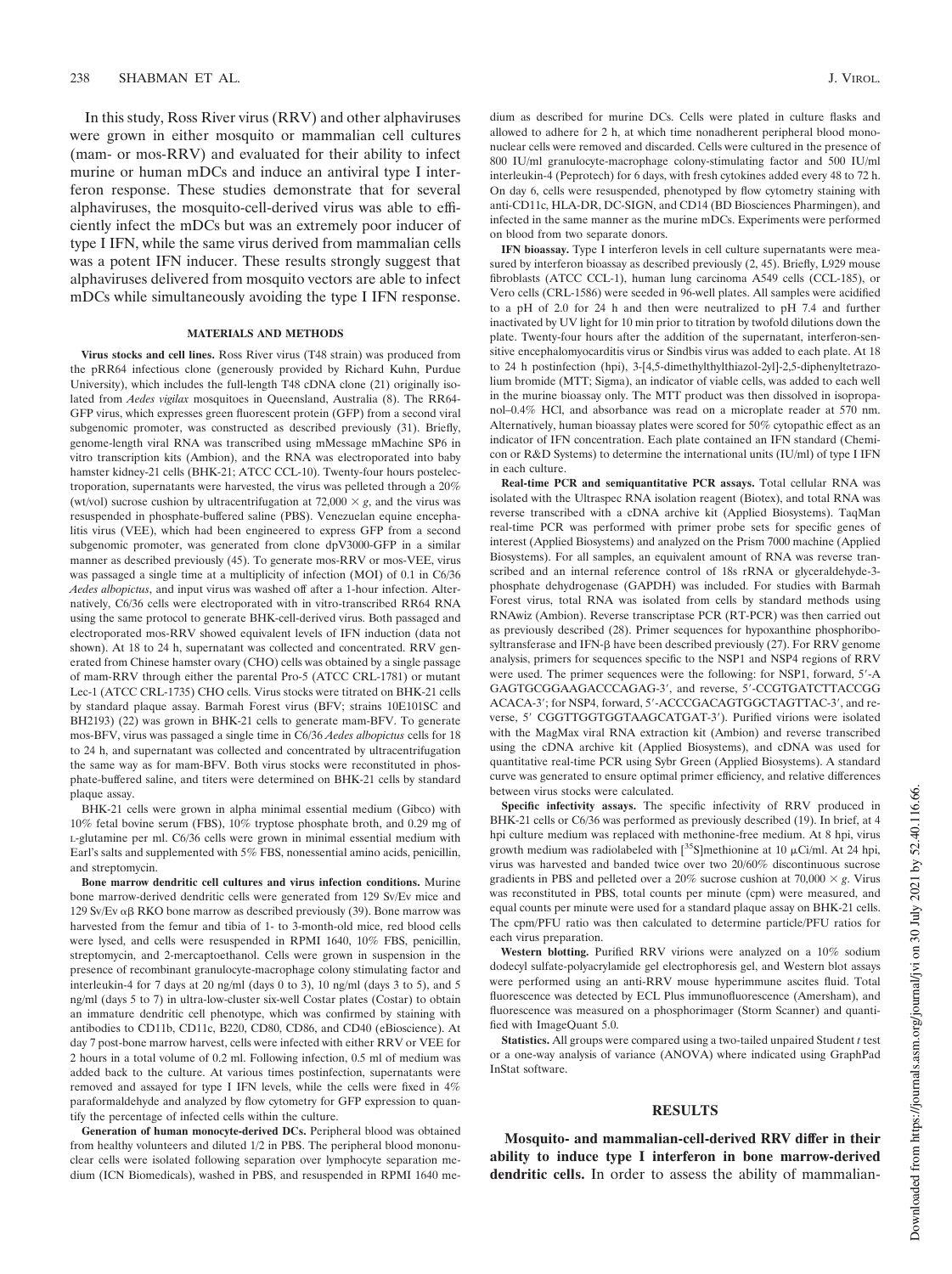

FIG. 1. mos-RRV infects myeloid bone marrow-derived dendritic cells more efficiently than mam-RRV but induces less type I interferon. A. mos-RRV infected a higher percentage of mDCs than mam-RRV, as shown in representative histograms measuring GFP expression in infected mDCs at 12 h postinfection by flow cytometry. B. Data from panel A, displaying the mean and standard error of the mean (SEM) of infection percentages from three independent samples. C. Type I IFN responses measured from the same cultures as in panel B. Each bar represents the mean and SEM of three independent samples. D. Myeloid DCs were infected with either mam- or mos-RRV, and RNA was isolated at 2 hpi and analyzed by real-time RT-PCR for IFN- $\beta$  message. Data are presented as fold induction over mock and normalized to 18S rRNA. E. mam-RRV induces more type I IFN than mos-RRV in human monocyte-derived dendritic cells. Immature human DCs were generated and infected with either mam- or mos-RRV at an MOI of 20. At 18 h postinfection, type I IFN responses were measured by IFN bioassay. F. UV-inactivated mam-RRV induces type I IFN, while UV-inactivated mos-RRV does not induce type I IFN. mam- or mos-RRV was inactivated by UV light, and type I IFN responses were measured from infected mDCs by IFN bioassay. All data are representative of at least two to three independent experiments. Differences between mam- and mos-RRV were statistically significant  $(P < 0.05)$  for panels B to E as determined by one-way ANOVA. mam- and mos-RRV corresponding time points in panel F were statistically different as determined by Student's unpaired *t* test.

and mosquito-cell-derived virions to infect murine mDCs, RRV expressing GFP was grown in either BHK-21 cells or C6/36 *Aedes Albopictus* cells, and GFP was measured as an indicator of infection. Consistent with previous reports with Sindbis virus and West Nile virus infection of human dendritic cells (6, 18), mos-RRV infected a higher percentage of mDCs than mam-RRV (Fig. 1A and B) at 12 hpi. However, although mos-RRV infected a higher percentage of the mDCs, mos-RRV-infected cultures produced little type I IFN, while mam-RRV induced a robust IFN response (Fig. 1C) as measured in a type I IFN bioassay. Similar results were obtained when RRV without the GFP transgene was used (data not shown). These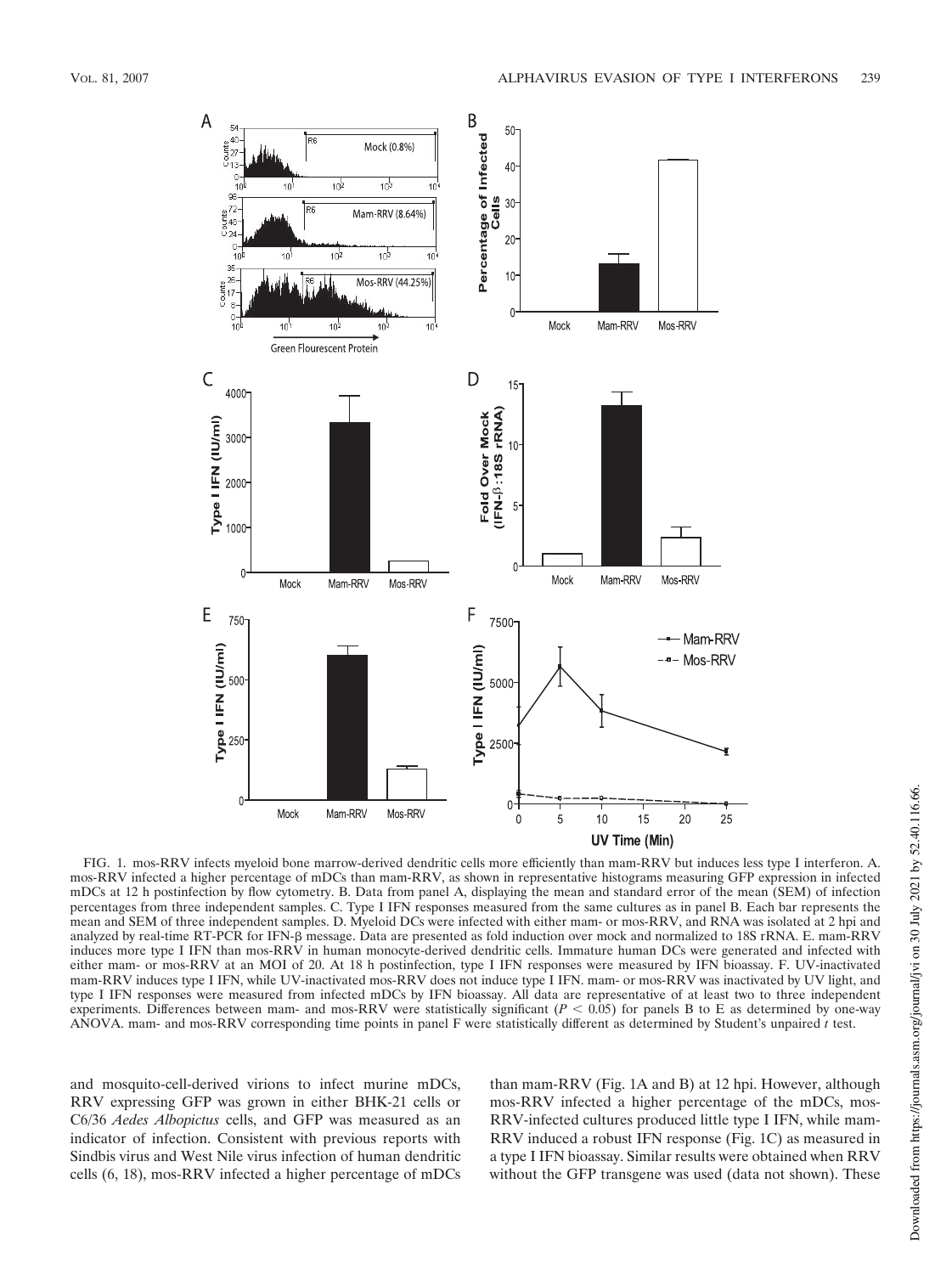results were confirmed by quantitative RT-PCR to measure  $IFN-\beta$  mRNA levels in the virally infected cultures. Consistent with the bioassay results, mam-RRV induced an approximately 13-fold increase in IFN- $\beta$  message over mock-infected cultures, compared to an approximately 2-fold induction by mos-RRV (Fig. 1D). These results strongly suggest that mos-RRV, but not mam-RRV, was able to suppress or avoid the induction of type I IFN following infection of mDCs.

To determine if type I IFN differences between the mammalian- and mosquito-cell-derived viruses extended beyond murine DCs, human monocyte-derived DCs were infected with either mam- or mos-RRV and assessed for infectivity and IFN production. When these cells were infected with mam-RRV or mos-RRV, little productive infection was observed with either virus as determined by GFP expression (data not shown). However, when type I IFN levels in these cultures were assessed by bioassay, significantly higher levels of type I IFN were observed in supernatants from mam-RRV-infected DCs compared to mos-RRV-infected cells (Fig. 1E). These results suggest that the differences in type I IFN induction between the mosquito- and mammalian-cell-derived viruses also extend to human DCs, which further underscores the potential relevance of this phenotype to alphavirus-induced disease in humans.

Another important question was whether type I IFN induction by the mammalian-derived virus was replication dependent, since UV-inactivated Semliki Forest virus (SFV) is a potent inducer of type I IFN in mDCs. Consistent with the SFV findings, UV-inactivated RRV was able to induce type I IFN (Fig. 1F). However, heat inactivation of the virus ablated type I IFN induction and IFN induction copurified with the viral particle (data not shown). These data suggest that an intact particle, but not productive replication, is required for IFN induction by mam-RRV. This also suggests that endotoxin, which previously has been shown to be heat stable (29) and is a potent inducer of type I IFN (17), did not contribute to the type I IFN induction by the mammalian-cell-derived virus. Similar to infectious mos-RRV, UV-inactivated mos-RRV did not induce type I IFN, suggesting that the lack of type I IFN induction by mos-RRV was not dependent on viral replication, which indicated that a virally encoded de novosynthesized factor was not required for this effect.

The differences in type I IFN induction between mam- and mos-RRV might simply reflect a difference in the kinetics of type I IFN induction. Therefore, mDC cultures were infected with mam-RRV or mos-RRV and both the percentage of infected cells and the levels of type I IFN produced in the cultures were evaluated at several times postinfection. As shown in Fig. 2, mos-RRV infected a higher percentage of mDCs than mam-RRV at all time points, with peak infection at 12 hpi (Fig. 2A). However, the levels of type I IFN in the supernatants were significantly lower from the mosquito virusinfected cultures compared to the mammalian virus-infected cultures at the 9-, 12-, and 20-h time points (Fig. 2B). Only at 20 hpi was IFN detectable by bioassay following mos-RRV infection; however, this response was approximately 10% of the IFN induction in mam-RRV-infected cultures (242 IU/ml compared to 2,138 IU/ml in mam-RRV-infected cultures) in a representative study. The low level of IFN in mos-RRV cultures at 20 hpi may reflect secondary infection in the culture



FIG. 2. mos-RRV infects more mDCs yet induces less type I IFN than mam-RRV over time. A. Immature murine mDCs were infected with either mos- or mam-RRV at a multiplicity of infection of 20, and wells were harvested at the indicated times and assessed for GFPpositive cells by flow cytometry. B. Supernatants from panel A were collected, and type I IFN was measured by IFN bioassay. Solid lines represent mam-RRV, and dotted lines represent mos-RRV. Each data point represents the mean and standard error of the mean of three samples. Data are representative of at least three independent experiments.

where virus produced by the infected mDCs would have properties of mammalian-cell-derived virus.

**Particle differences do not explain the differential type I IFN induction by mam- and mos-RRV.** Since alphavirus defective interfering particles have been shown to induce type I IFN (11, 12) and inactivated RRV and SFV particles induce type I IFN responses in mDCs (Fig. 1f) (15), particle-to-PFU ratios for mam- and mos-RRV were calculated. If the mam-RRV preparations contained a larger number of particles per PFU than mos-RRV, excess particles might be responsible for the difference in type I IFN induction between the two RRV preparations. However, when the ratio of viral particles per PFU was determined for mam- and mos-RRV stocks, mos-RRV had 6.6- to 11-fold more particles/PFU than the mammalian-cellderived virus stocks (Fig. 3). To confirm these results, two additional assays were used to evaluate the ratio of particles or genomes per PFU for both viruses.

Quantitative real-time PCR was used to measure the relative numbers of RRV genomes between mam- and mos-RRV. This assay indicated that there were two- to fourfold more genomes/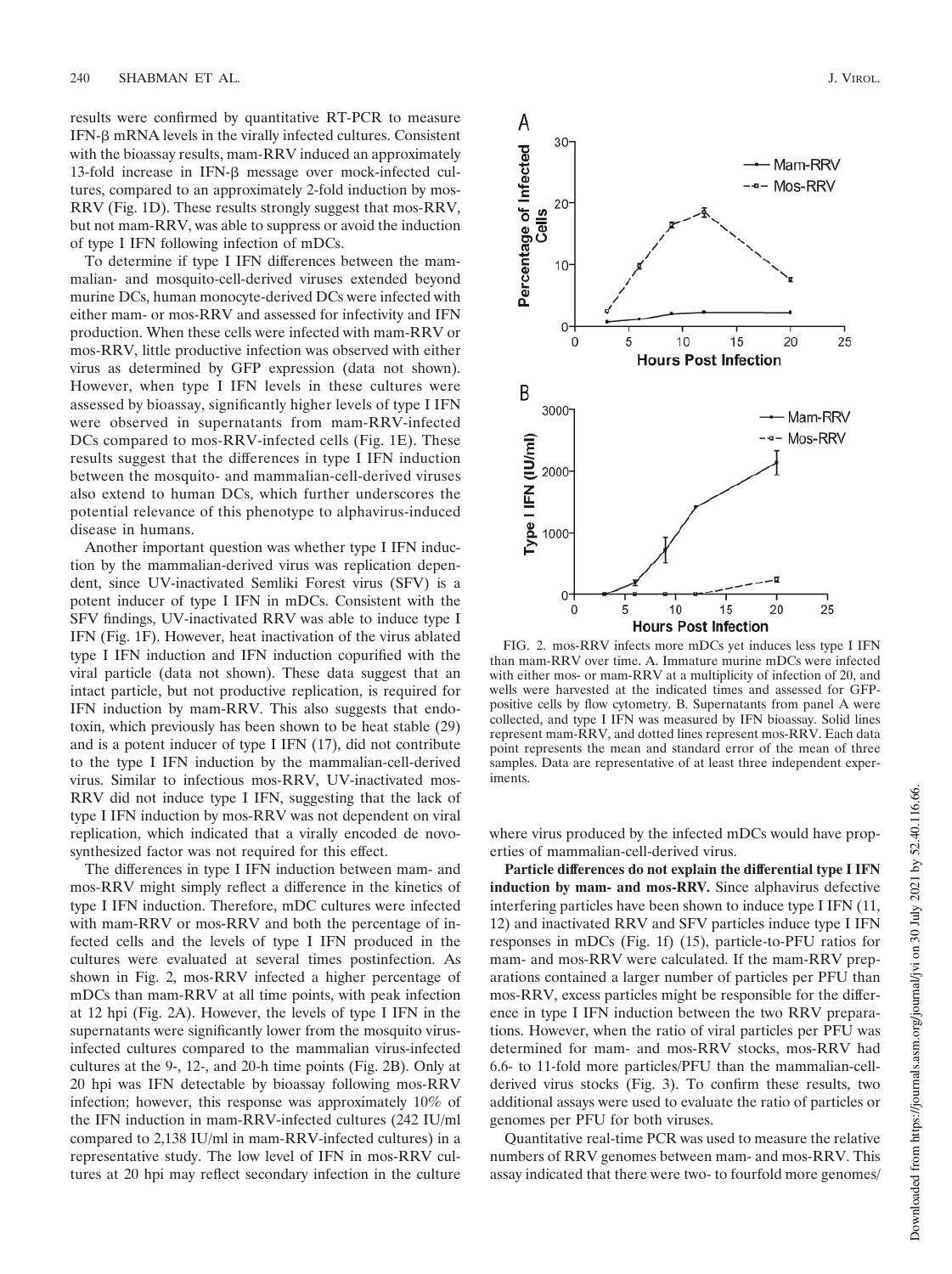|  | 35S-Methonine Specific Infectivity of Mam- and Mos-RRV |  |  |  |  |  |
|--|--------------------------------------------------------|--|--|--|--|--|
|--|--------------------------------------------------------|--|--|--|--|--|

| Exp# | Ratio Mos-RRV/Mam-RRV <sup>a</sup> |  |  |
|------|------------------------------------|--|--|
|      | 6.60                               |  |  |
|      | 11.38                              |  |  |

aRatio determined by number obtained from CPM/PFU ratio from each virus preparation

B Real Time Genome copy ratio of Mam- and Mos-RRV

| 0.56 |  |
|------|--|
| 0.26 |  |

aRatio determined by number obtained from Genome number/PFU ratio from each virus preparation



FIG. 3. Comparison of particle-to-PFU ratios for mam-RRV and mos-RRV. A. The total counts per minute/PFU ratio for both mam- and mos-RRV were determined by [<sup>35</sup>S]methonine labeling of virus particles followed by a plaque assay. The data are represented as the fold difference in particle-to-PFU ratio between mos-RRV and mam-RRV. B. The relative number of genomes for both mos- and mam-RRV was determined using a virus-specific real-time PCR assay. Data are presented as the fold difference in genome-to-PFU ratio between mos- and mam-RRV. C. Equal PFU of mos- and mam-RRV contain similar amounts of glycoprotein, as shown by Western blotting of serial twofold dilutions of mam- and mos-RRV probed with a polyclonal anti-RRV antibody. D. Fluorescent signal quantified for capsid bands from either mos- or mam-RRV presented as in panel C.

PFU of mam-RRV compared to mos-RRV (Fig. 3). Additionally, semiquantitative Western blot assays were performed to measure relative glycoprotein and capsid content of both mamand mos-RRV (Fig. 3C and D). This assay, where equivalent PFU of each stock were analyzed by Western blotting with polyclonal antiserum recognizing the viral E2 glycoprotein and capsid, showed some variation where matched mam- and mos-RRV virus preparations ranged from equivalent levels of glycoprotein and capsid signal to either virus stock having up to two- to sixfold more glycoprotein- and capsid-specific signal than the corresponding virus stock from the other cell type. However, we saw no differences in the type I IFN induction phenotype for mam- and mos-RRV virus stocks, regardless of whether the virus stocks had equivalent capsid/glycoprotein signal or if mos-RRV had more or less glycoprotein-specific signal than the matched mam-RRV stock. This suggests that higher particle/PFU ratios of mam-RRV do not explain the difference in type I IFN induction. However, the higher ratio of genomes/PFU of mam-RRV compared to mos-RRV detected by the real-time PCR assay (Fig. 3B) could result in enhanced IFN induction. Therefore, we performed dose-response experiments to determine whether small differences in genome-to-PFU ratios between the mammalian- and mosquito-derived

viruses could contribute to the differential IFN induction. Myeloid DCs derived from wild-type 129Sv/Ev mice were infected with mam-RRV or mos-RRV over a range of MOI (0.8 to 100.0 PFU/cell), and the percentage of infected cells and levels of type I IFN were determined at 12 hpi. As shown in Figure 4A, mos-RRV infected a higher percentage of cells than mam-RRV at all MOIs tested; however, mam-RRV infection induced higher levels of type I IFN at MOIs from 4 to 100 (Fig. 4B). The fact that mam-RRV induced higher IFN levels than mos-RRV over a 25-fold range of input virus, where mam-RRV induced more type I IFN at an MOI of 4.0 than mos-RRV at an MOI of 100.0, supports the idea that differences in particle number between the virus stocks are not solely responsible for the differences in IFN induction.

**Differential type I IFN induction enhances mDC infection by mosquito-cell-derived RRV.** The observation that mos-RRV infected a higher percentage of mDCs than mam-RRV but was a poor inducer of type I IFN compared to mam-RRV raised the question of whether enhanced DC infection by mos-RRV was due to the viral effects on type I IFN induction. Therefore, mDCs were generated from mice lacking a functional type I IFN receptor (32) and infected with mosquito- or mammaliancell-derived RRV at the same range of MOIs utilized in wild-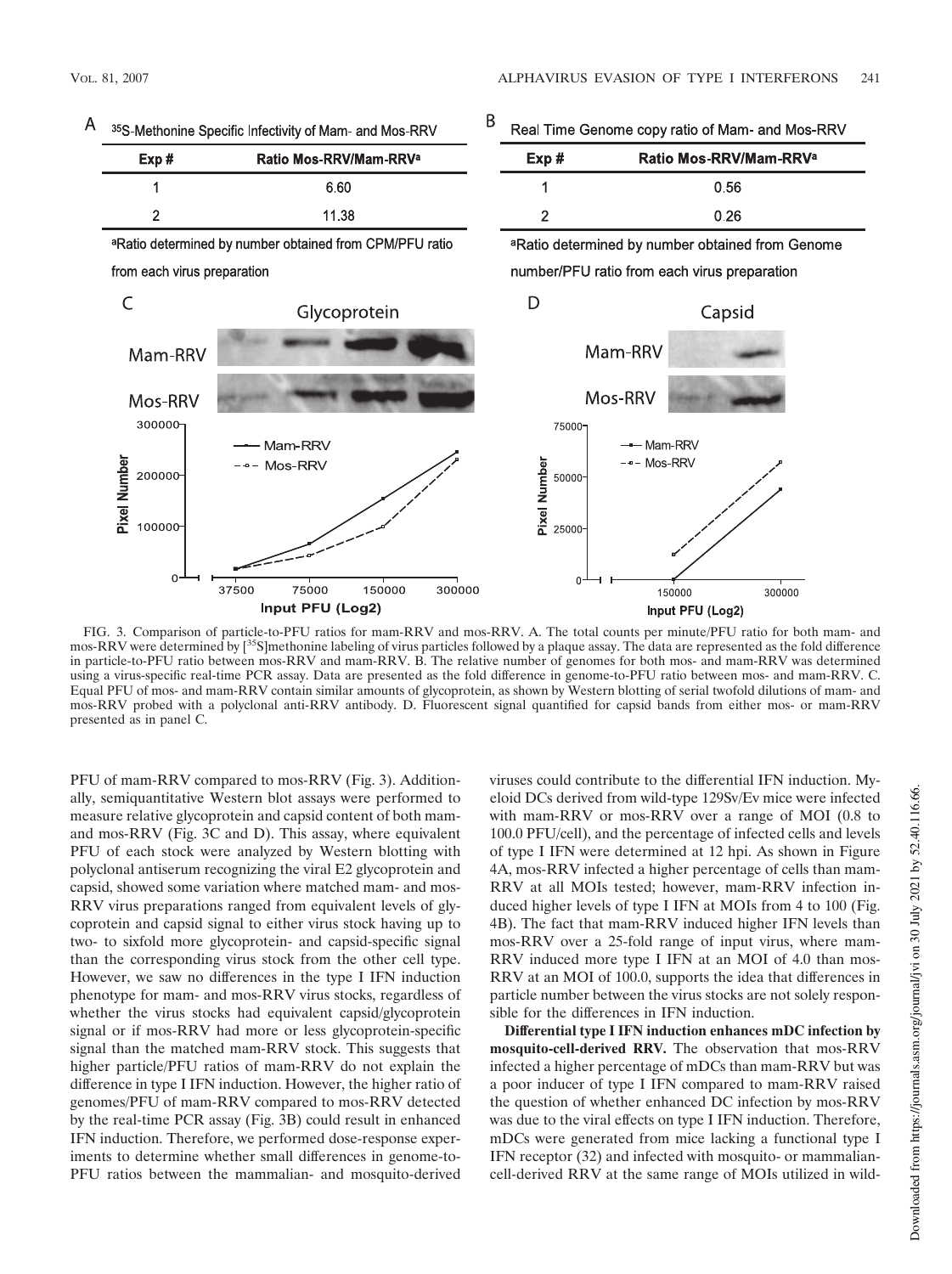

FIG. 4. mam-RRV induces more type I IFN than mos-RRV over a broad range of viral doses. A. Infection percentages of immature mDCs from 129 Sv/ev mice infected with either mam- or mos-RRV ranging from 100 to 0.8 at 12 h postinfection. B. Type I IFN responses measured from the same cultures as in panel A. Solid lines represent mam-RRV, and dotted lines represent mos-RRV. Each point represents the mean and standard error of the mean of three samples. Differences between mam- and mos-RRV were statistically significant  $(P < 0.05)$  for all input doses except 0.8, as determined by a two-tailed unpaired Student's *t* test.

type mDCs as in the experiment shown in Fig. 4. In contrast to the wild-type 129 mDCs, where mos-RRV showed enhanced infection, the type I IFN receptor-deficient mDCs showed equivalent levels of infection by viruses derived from either mammalian or mosquito cells (Fig. 5A). This result strongly suggests that the ability of mos-RRV to avoid or suppress the induction of the type I IFN response in infected cultures enhances that virus's ability to infect wild-type mDCs.

Another important question was whether the differences in type I IFN induction between mos- and mam-RRV were due to a block of the initial IFN induction or an inhibition of amplification of the IFN response within the cultures. In most cells, including mDCs, the type I IFN response is an amplification loop, where a subset of early IFN genes (e.g., IFN- $\beta$  and IFN- $\alpha$ 4) are induced early in the virus infection, and these proteins then signal through the type I IFN receptor in an autocrine or paracrine manner to induce much higher levels of their own expression as well as the expression of late interferon genes (reviewed in reference 3). The absence of signaling from the receptor significantly reduces the levels of IFN induced



FIG. 5. mam-RRV induces more type I IFN than mos-RRV in 129  $\alpha\beta$  receptor-deficient mDCs. A. Infection percentages of immature mDCs from type I IFN receptor-deficient mice infected with mam- or mos-RRV at 12 h postinfection. B. IFN responses measured from the same samples as in panel A. Solid lines represent mam-RRV, and dotted lines represent mos-RRV. Each point represents the mean and standard error of the mean of three samples. Data are representative of at least three independent experiments.

both at the protein and mRNA level. The quantitative RT-PCR results, which showed significant differences in IFN- $\beta$ mRNA induction between mos- and mam-RRV-infected cultures at 2 hpi (Fig. 1D) strongly suggested that the differences in type I IFN production between the mammalian and mosquito virus-infected cultures were at the level of the initial IFN induction. However, to test this further, IFN levels were measured in mDC cultures derived from the type I IFN receptor-deficient mice, as these cells are able to induce early IFN gene expression but the lack of type I IFN receptor signaling in these cells prevents amplification of the response (32). As shown in Fig. 5B, mam-RRV was able to induce type I IFN in the interferon receptordeficient mDCs, while mos-RRV failed to induce detectable type I IFN responses as measured by bioassay. These results indicate that the mosquito-cell- and mammalian-cell-derived viruses differ in their ability to induce type I IFN, though an effect on the amplification step cannot be ruled out.

**A single passage of Mos-RRV through BHK-21 cells restores the ability of the virus to induce type I IFN in mDC cultures.** It is possible that genetic differences between mamand mos-RRV explain the enhanced infection and decreased IFN production on mDCs. To test the stability of the mos-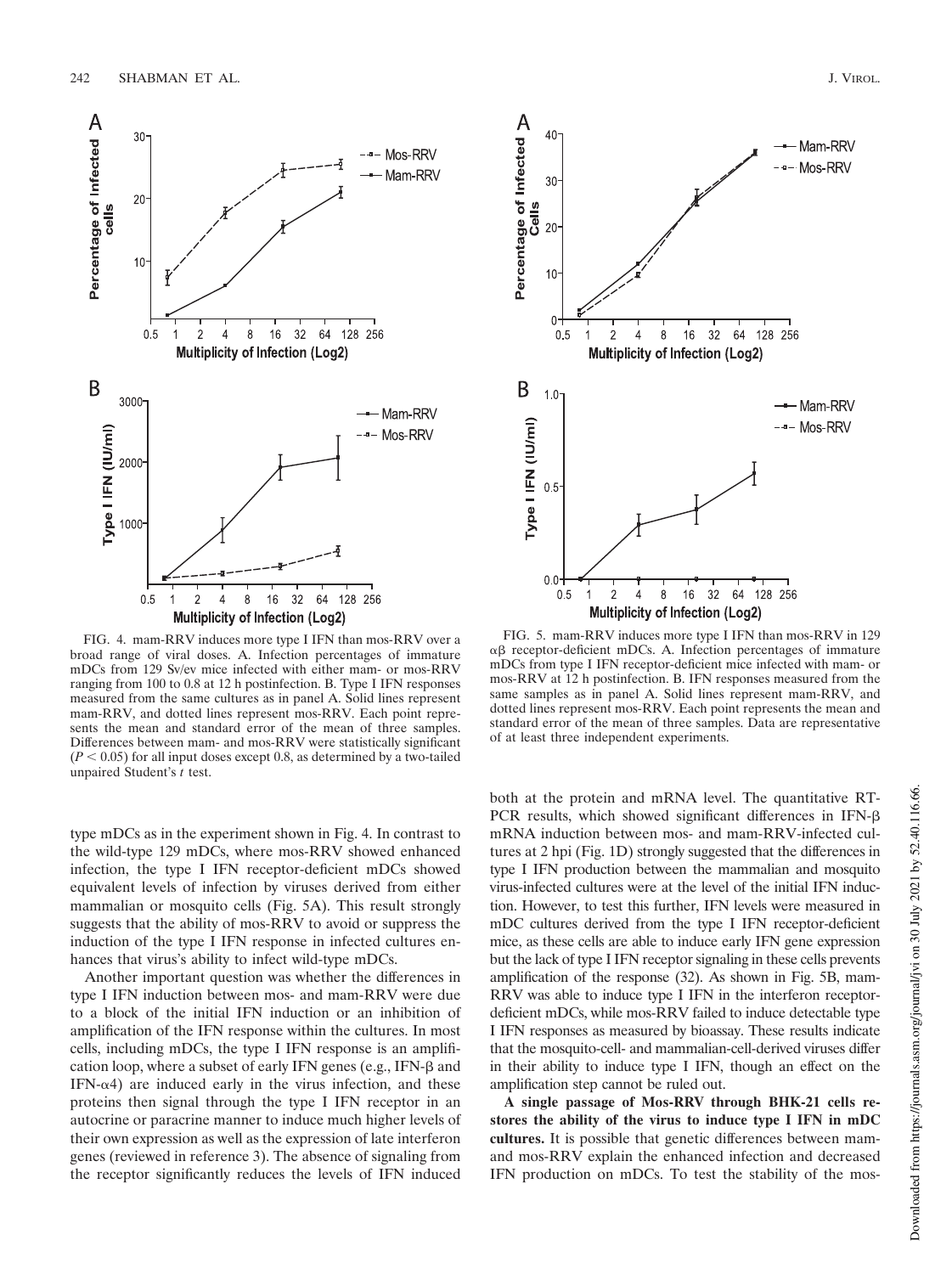

FIG. 6. A single passage of mosquito-cell-derived virus (mos-RRV) through mammalian cells (generating mam-RRV) restores type I IFN induction in mDCs. A. Myeloid DCs were infected with mam-RRV, mos-RRV, or mos-RRV passaged a single time back through BHK-21 cells. Infection percentages were calculated for GFP-positive cells by flow cytometry at 12 h postinfection. B. Supernatants from each of the corresponding samples were evaluated by type I IFN bioassay. Data are from a representative experiment and are presented as the mean and standard error of the mean of three independent samples. mam-RRV compared to mos-RRV and mos-RRV compared to mos-RRV passaged through mammalian cells (mos-RRV  $\rightarrow$  mam-RRV) were statistically significant  $(P < 0.05)$  as determined by one-way ANOVA for the experiments in both panels A and B. mam-RRV compared to  $m$ os-RRV  $\rightarrow$  mam-RRV was not statistically significant as determined by one-way ANOVA for both panels A and B.

RRV phenotype, the mosquito-cell-derived virus, which was a poor type I IFN inducer, was passaged once at an MOI of 1 through BHK-21 cells, and the resulting mam-RRV virions were placed on mDCs (Fig. 6). A single passage of mos-RRV in mammalian cells resulted in a reduction of infection efficiency (Fig. 6A) on mDC cultures as well as an increase in type I IFN induction (Fig. 6B). This suggests that the lack of IFN induction by mos-RRV is likely not due to a coding change(s) in the viral genome, as genetic variation would not be predicted to consistently occur after just a single passage. Furthermore, these results strongly suggest that evasion of type I IFN induction by mos-RRV in the vertebrate host would only apply to the first infected cells, since progeny virions would have the properties of mammalian-cell-derived virus.

**Differential type I interferon responses between mosquitoand mammalian-cell-derived viruses occur with other alphaviruses.** To evaluate whether type I IFN differences on primary

mDCs were specific to RRV or applied to other alphaviruses, similar experiments were performed with VEE and BFV. Previous studies have demonstrated that VEE infects human dendritic cells in vitro (30) as well as murine mDCs in vitro (T. P. Moran, M. Pressley, and R. E. Johnston, unpublished data) and targets murine dendritic cells in vivo (26). Consistent with previous data, VEE was able to infect mDCs in vitro and, similar to RRV, mos-VEE infected more mDCs at 12 hpi than mam-VEE at 12 hpi (Fig. 7A), yet mos-VEE induced less type I IFN than mam-VEE (Fig. 7B). Similar results were observed following infection of mDCs with mosquito- and mammalian-cell-derived Barmah Forest virus (strain 10E101SC) in mDCs at 12 hpi by IFN bioassay (Fig. 7C). These results suggest that the differential type I IFN induction by the mosquito- and mammalian-cell-derived viruses is not specific to RRV and in fact may be a general trait of alphaviruses.

**Differential N-linked glycosylation contributes to the differences in type I IFN induction by mosquito- and mammalian cell-derived alphaviruses.** The 10E101SC strain of BFV initially used in these studies differs from most BFV strains in that it contains N-linked glycans on its E2 glycoprotein (S. Mahalingam, unpublished data). The IFN bioassay results shown in Fig. 7C were confirmed using a semiquantitative RT-PCR assay for IFN- $\beta$  transcripts (Fig. 8A) and we next assessed whether classical strains of BFV, which do not have N-linked glycans on the E2 glycoprotein (22), also exhibited the same phenotype. When the BH2193 strain of BFV, which lacks N-linked E2 glycans, was assessed for type I IFN induction, there were no significant differences in type I IFN responses between mam- and mos-BFV by semiquantitative RT-PCR (Fig. 7E). While there are likely to be other differences between the two virus strains, these results strongly suggest that the N-linked glycans on the E2 glycoprotein contribute to the differential type I IFN induction by the mosquito- and mammalian-cell-derived viruses.

We therefore tested whether the presence of high-mannose N-linked glycans on mos-RRV were contributing to the poor IFN induction phenotype. RRV stocks were generated in parental CHO cells (Pro-5) or mutant CHO cells (Lec-1). Lec-1 CHO cells lack GlcNAc glycosyl transferase and glycans are blocked at the Man5-GlcNAC2-Asn intermediate. Therefore, viruses generated in Lec-1 cells have high mannose but no complex glycans on the virion (similar to mos-RRV), while the parental Pro-5 RRV contains complex glycans (similar to mam-RRV) (40, 41). Like mos-RRV generated from C6/36 cells, Lec-1 RRV was sensitive to endo-β-*N*-acetylglucosaminidase H (endo H) digestion, which is indicative of high-mannose glycans on the virion, while virus grown in BHK and Pro-5 cells was endo H resistant (data not shown). Furthermore, virus derived from Pro-5 cells (complex glycans) induced type I IFN in infected mDC cultures, while IFN levels in cultures infected with Lec-1-derived virus (high mannose) were below the limit of detection (Fig. 8C). Taken together, these data indicate that the presence of complex versus high-mannose glycans on the mammalian- and mosquito-derived viruses contributes to their differential ability to induce type I IFN responses in infected dendritic cells.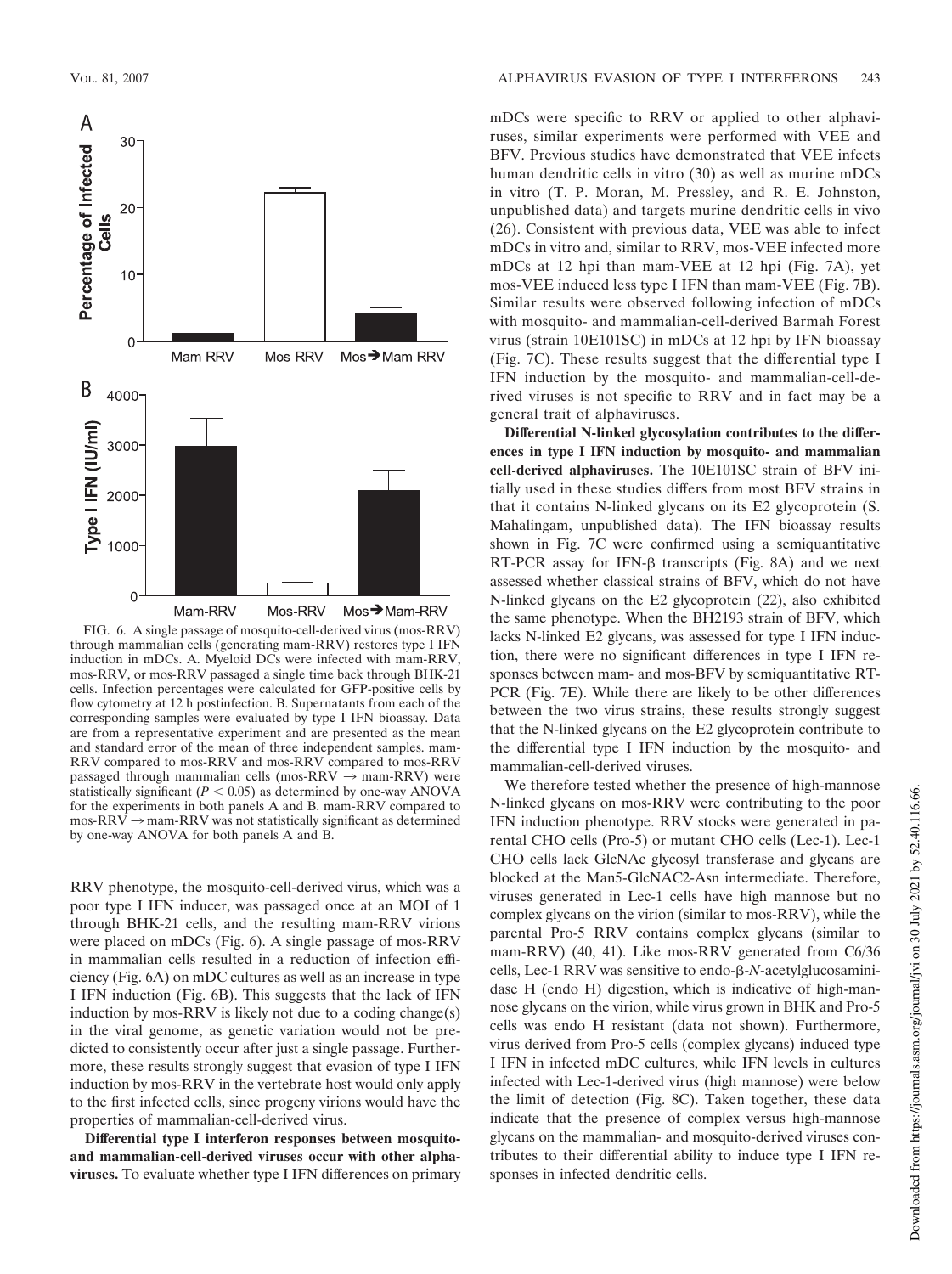

FIG. 7. Mosquito-cell-derived VEE virus and BFV induce less type I IFN than mammalian-cell-derived viruses on mDCs. A. Myeloid DCs were infected with mam- and mos-VEE at an MOI of 8.0, and infectivity was calculated by flow cytometry based on GFP expression at 12 h postinfection. B. Supernatants from the same samples as in panel A were analyzed by type I IFN bioassay. C. mos-BFV (strain 10E101SC) with E2 N-linked glycans induces less type I IFN than mam-BFV at 12 h postinfection by IFN bioassay. Data in panels A and B represent the mean and standard error of the mean of three independent samples and are representative of results from two independent experiments. Differences between mam- and mos-VEE were statistically significant ( $P < 0.05$ ) as determined by one-way ANOVA (A and B).

# **DISCUSSION**

The transition from the arthropod vector to the vertebrate host is a critical step that is likely to play a major role in determining whether arboviruses successfully establish infec-



FIG. 8. Glycosylation differences between mammalian- and mosquito-cell-derived virions of BFV and RRV contribute to differential type I IFN induction in myeloid DCs. A. Analysis of IFN induction by mam- or mos-BFV (strain 10E101SC), which has N-linked glycans on the E2 glycoprotein. mos-10E101SC BFV induced less type I IFN than mam-10E101SC BFV at 12 h postinfection as measured by RT-PCR for IFN- $\beta$  transcripts. B. RT-PCR analysis for IFN- $\beta$  message in mDCs following infection with BFV strain BH2193, which lacks glycosylation sites on the E2 glycoprotein. Both mos- and mam-BH2193 BVF induced IFN- $\beta$  mRNA in infected mDCs. Each lane represents an independent sample. C. Virus derived from wild-type Pro-5 CHO cells (complex carbohydrates) induced more type I IFN in infected mDC cultures than virus derived from mutant Lec-1 CHO cells (highmannose N-linked glycans) as measured by bioassay.

tion and disseminate throughout the vertebrate host. Therefore, mechanisms that would enable the newly delivered arbovirus to subvert the type I IFN response in mDCs may provide an advantage to the virus as it establishes infection in the vertebrate host. A number of factors, including virally encoded interferon antagonists, (1, 4, 33, 44) and immunosuppressive components of the arthropod saliva (23, 24, 37), are thought to modulate the host antiviral response against arthropod-borne viruses. However, the question of whether viruses delivered by the mosquito vector differ from mammalian-cell-derived viruses with respect to their ability to induce type I interferon responses has not previously been addressed.

In this report, we demonstrate that mammalian-cell-derived alphaviruses are potent inducers of type I IFN in mDCs, while mosquito-cell-derived viruses are poor inducers of type I IFN. This suggests that the virus initially delivered by the mosquito vector is able to suppress or avoid the induction of type I IFN in the initially infected dendritic cell. It is possible that this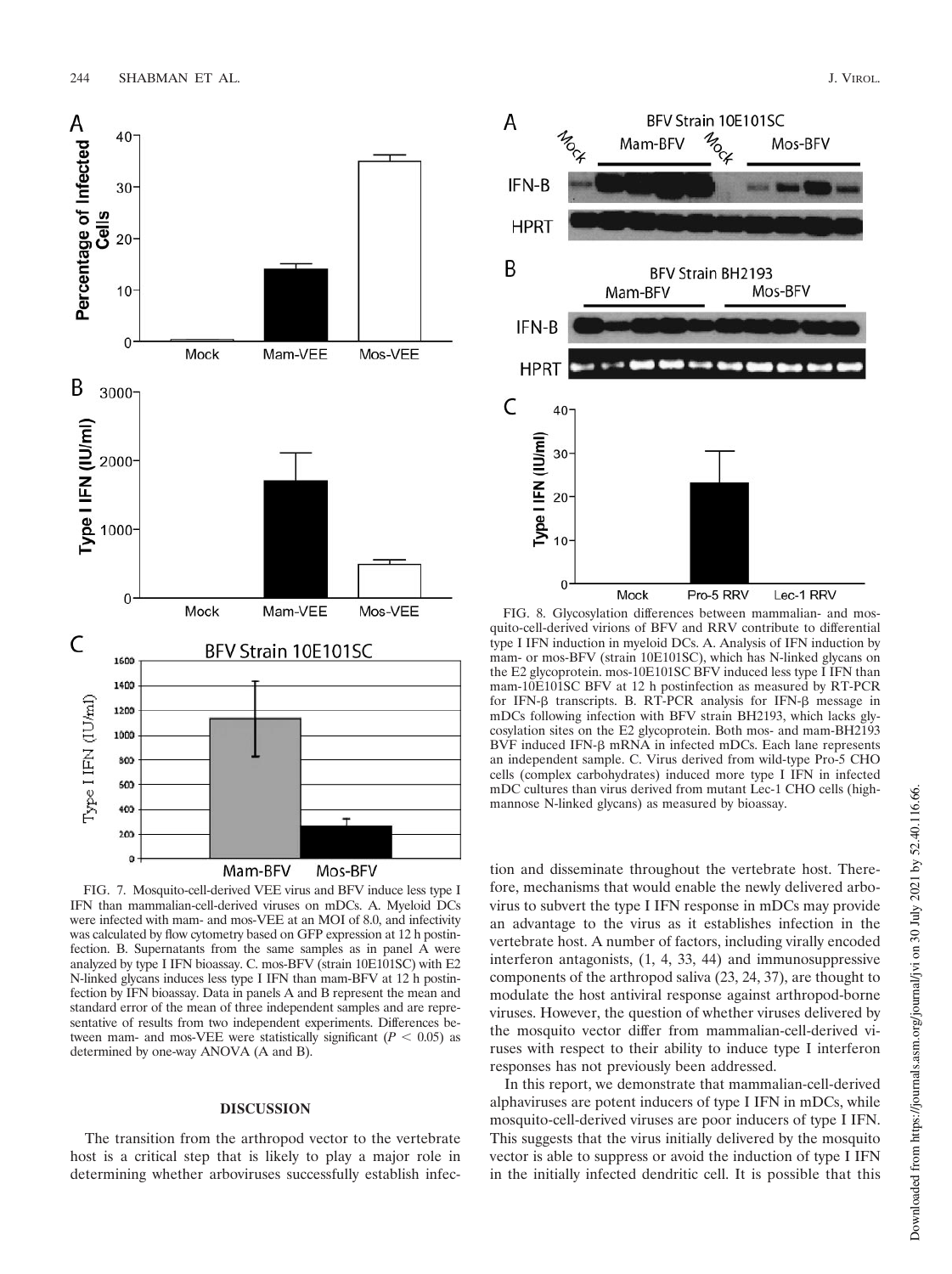intrinsic ability of the mosquito-cell-derived virus to avoid the induction of a type I IFN response acts in concert with immunosuppressive factors present in arthropod saliva and/or virally encoded interferon antagonists to promote the successful transition of the virus from the arthropod vector to the vertebrate host.

Recent work with several mosquito-borne viruses, including dengue virus and VEE, have demonstrated that dendritic cells and/or Langerhans cells are an early target of viral replication following delivery into the skin (6, 26, 35, 46). Furthermore, the presence of high-mannose glycans on mosquito-derived Sindbis and West Nile virions has been shown to enhance viral infection of dendritic cells via interactions with the dendritic cell-specific mannose binding lectins DC-SIGN (CD209) (6, 18). The findings presented in this paper indicate that mosquitoderived viruses not only have an enhanced ability to infect murine dendritic cells, compared to mammalian-cell-derived viruses, but that these viruses also suppress or avoid the induction of type I IFN responses in infected dendritic cell cultures. Furthermore, this effect on interferon induction is likely to contribute to the enhanced infection efficiency of mDCs by the mosquito-derived virus, as evidenced by the decrease in infection differences between mam- and mos-RRV in type I IFN receptor-deficient DCs compared to wild-type DCs (Fig. 5B).

Myeloid DCs are capable of quickly responding to the incoming virus by mounting a very rapid antiviral response. This response has been shown to be independent of MyD88 for Semliki Forest virus, another alphavirus (15), and preliminary experiments with RRV and VEE indicate type I IFN induction in mDCs is MyD88 and Toll-like receptor 3 independent (R. S. Shabman, T. Morrison, and M. Heise, unpublished results). Furthermore, several studies have shown that mDCs rely on the RIG-I/Mda5 pathway to sense incoming viruses and induce type I IFN responses (16). Although a growing body of evidence indicates that mDCs can rapidly respond to viral infections and that they play a central role in regulating the host immune response to incoming pathogens, these cell types are also an early target for arbovirus replication. Our results suggest that the virus initially delivered by the mosquito vector differs from the virus subsequently produced in mammalian cells, and this difference may allow the mosquito-derived virus to avoid induction of an antiviral response in the initially infected DC.

One of the major differences between the mosquito- and mammalian-cell-derived viruses is the exclusive presence of mannose glycans (high mannose and paucimannose) on the mosquito-derived viruses and complex/hybrid/high-mannose glycans on the mammalian-cell-derived virus (25). A role for N-linked glycans in mediating the differential type I IFN induction by the mammalian- and mosquito-derived viruses is supported by the finding that the 10E101SC strain of Barmah Forest virus, which has N-linked glycans on its E2 glycoprotein, exhibited the differential type I IFN induction, while the BH2193 strain, which lacks N-linked glycans on its E2 glycoprotein, showed no difference in type I IFN induction between the mammalian- and mosquito-derived virus preparations (Fig. 8A and B). Furthermore, RRV generated in Pro-5 cells with complex glycan additions induced more type I IFN on mDCs than RRV generated in Lec-1 cells, which contain exclusively mannose glycans (Fig. 8C). Therefore, additional studies are

needed to directly assess the role of N-linked glycans in this phenotype, since it is possible that high-mannose glycans on the mosquito-derived virus interact with C-type lectins on dendritic cells, resulting in an inhibition of type I IFN from the mDC cultures. This is intriguing, since previous data indicate that ligation of DC-SIGN, the mannose receptor, or other C-type lectin receptors suppresses or modifies Toll-like receptor signaling in human mDCs and pDCs (5, 9, 14, 20). Therefore, additional studies on the role of high-mannose glycans on the mosquito-cell-derived virus in blocking type I IFN induction by the virus are required.

Experiments presented here were designed to explore several potential mechanisms other than the presence of highmannose species on the mosquito-cell-derived viruses, including nonviral factors, differences in the number of defective interfering particles, which are known to be potent inducers of type I IFN (11, 12), or genetic differences in the viruses derived from the mammalian versus mosquito cells.

Several lines of evidence argue against nonviral factors being responsible for the differing type I IFN induction between the mosquito- and mammalian-cell-derived viruses. First, the results are highly reproducible between multiple virus preparations and with several different alphaviruses. Secondly, the type I IFN induction by mam-RRV appears to be virus specific, since the IFN inductive capacity separated with the ultracentrifuged virus pellet. Boiling, which would denature the virus, but not lipopolysaccharide, which can also induce type I IFN (13), abolished the ability of the virus preparation to induce type I IFN.

The finding that multiple assays comparing mos- and mam-RRV preparations vary in their particle-to-PFU ratio by only 2- to 11-fold, while the difference in type I IFN induction in mDCs occurs over a 25-fold range of input virus, argues against a role for defective interfering particles being responsible for the type I IFN induction differences. A role for genetic differences between the mosquito- and mammalian-derived viruses cannot be ruled out. Strong selection can rapidly select for adaptive mutations in alphaviruses (19, 34); however, the fact that a single pass through mosquito or mammalian cells reproducibly results in a switch in the interferon induction phenotype argues against this possibility or suggests that an extremely strong selection event is occurring that selects for a genetic change leading to poor type I IFN induction. Finally, it is possible that in addition to differential glycosylation, differences in viral cholesterol content, or modifications to the viral nucleic acid in a cell-type-specific manner could affect the ability of the virus to induce type I IFN responses in mDCs but not other cell types. Therefore, additional studies are needed to address these possibilities.

The poor IFN induction by mosquito-cell-derived viruses was observed for several different alphavirus family members. These included RRV, VEE, and BFV, suggesting that poor IFN induction by mosquito-derived virus may be a general trait of alphaviruses. Whether this effect is specific to alphaviruses or reflects a more general trait of arthropod-borne viruses is an important question that remains to be determined. However, these studies demonstrate that at least a subset of mosquitoderived viruses are able to infect dendritic cells without initiating a potent antiviral response. Though this effect is likely to only occur during the initial round of replication, since the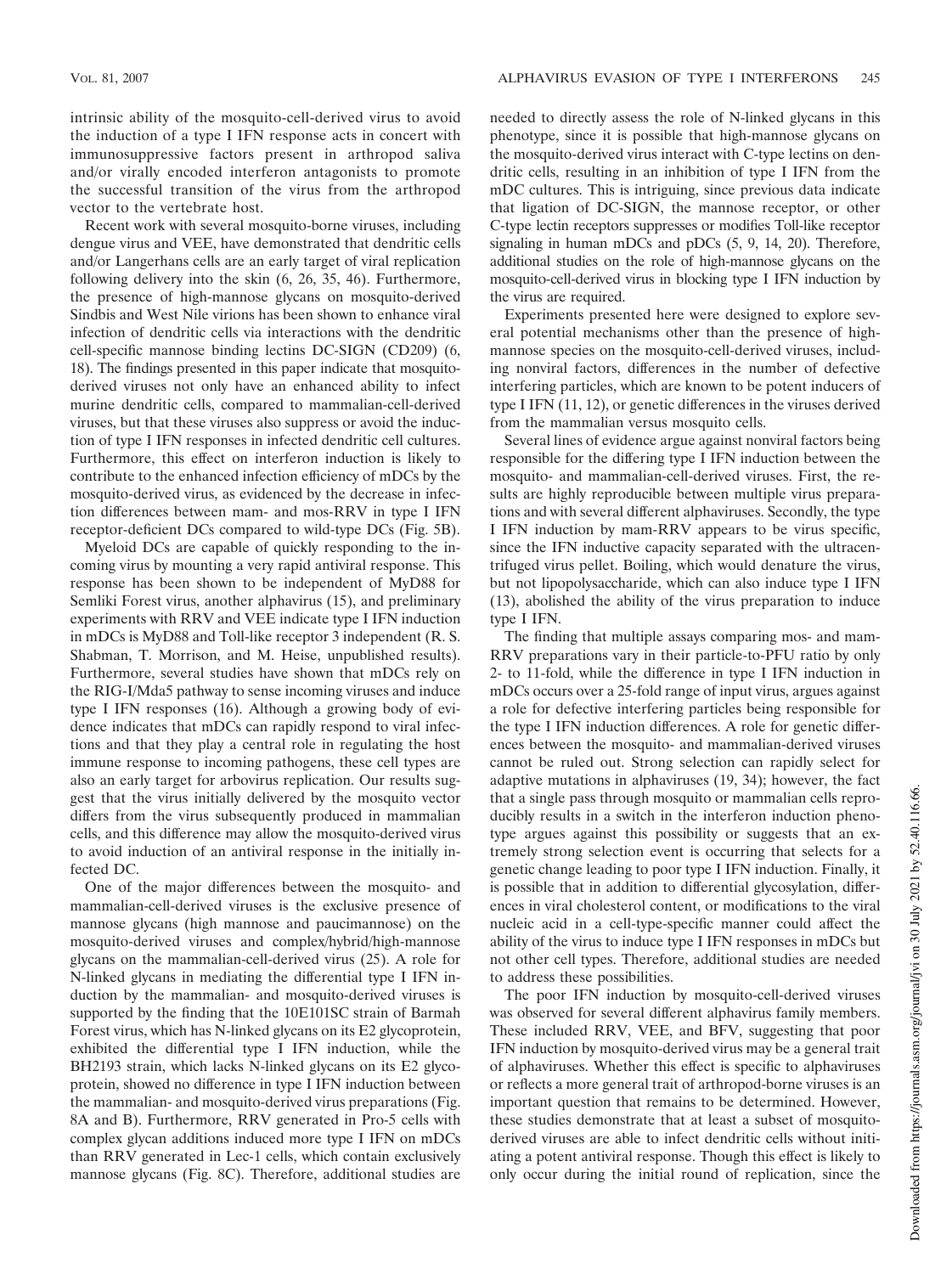subsequent mammalian-cell-derived virus would be expected to induce an IFN response (Fig. 6), this may be sufficient to give the incoming virus an advantage that permits the establishment of infection. Therefore, further study of the mechanisms underlying the ability of the mosquito-cell-derived alphaviruses to avoid or suppress type I IFN induction in mDCs is likely to significantly enhance our understanding of how mosquito-borne viruses initially establish infection and interact with the host innate immune system.

## **ACKNOWLEDGMENTS**

We thank Nancy Davis, Robert Johnston, Joseph Thompson, Clayton Beard, Aravinda deSilva, and Kristen Bernard for helpful scientific discussions and/or critical reading of the manuscript. We thank Alan Whitmore for assistance with murine dendritic cell phenotyping as well as helpful scientific discussions. We also thank Timothy Moran and Jon Serody for assistance in generating murine and human myeloid dendritic cells and Kenya Madric and Wrennie Edwards for assistance with cell culture.

The work was supported by research grant R01 AR47190-05 to M.T.H. and NHMRC grant no. 303404 to S.M. T.E.M. was supported by F32AR052600-02. S.M. is a recipient of an NHMRC RD Wright Fellowship.

#### **REFERENCES**

- 1. **Andrejeva, J., K. S. Childs, D. F. Young, T. S. Carlos, N. Stock, S. Goodbourn, and R. E. Randall.** 2004. The V proteins of paramyxoviruses bind the IFNinducible RNA helicase, mda-5, and inhibit its activation of the IFN-beta promoter. Proc. Natl. Acad. Sci. USA **101:**17264–17269.
- 2. **Antalis, T. M., M. La Linn, K. Donnan, L. Mateo, J. Gardner, J. L. Dickinson, K. Buttigieg, and A. Suhrbier.** 1998. The serine proteinase inhibitor (serpin) plasminogen activation inhibitor type 2 protects against viral cytopathic effects by constitutive interferon alpha /beta priming. J. Exp. Med. **187:**1799–1811.
- 3. **Biron, C. A., and G. C. Sen.** 2001. Interferons and other cytokines, p. 321–351. *In* B. N. Fields and D. M. Knipe (ed.), Fields virology, 4th ed. Lippincott Williams & Wilkins, Philadelphia, Pa.
- 4. **Cardenas, W. B., Y.-M. Loo, M. Gale, Jr., A. L. Hartman, C. R. Kimberlin, L. Martinez-Sobrido, E. O. Saphire, and C. F. Basler.** 2006. Ebola virus VP35 protein binds double-stranded RNA and inhibits alpha/beta interferon production induced by RIG-I signaling. J. Virol. **80:**5168–5178.
- 5. **Chieppa, M., G. Bianchi, A. Doni, A. Del Prete, M. Sironi, G. Laskarin, P. Monti, L. Piemonti, A. Biondi, A. Mantovani, M. Introna, and P. Allavena.** 2003. Cross-linking of the mannose receptor on monocyte-derived dendritic cells activates an anti-inflammatory immunosuppressive program. J. Immunol. **171:**4552–4560.
- 6. **Davis, C. W., H.-Y. Nguyen, S. L. Hanna, M. D. Sanchez, R. W. Doms, and T. C. Pierson.** 2006. West Nile virus discriminates between DC-SIGN and DC-SIGNR for cellular attachment and infection. J. Virol. **80:**1290–1301.
- 7. **Diebold, S. S., M. Montoya, H. Unger, L. Alexopoulou, P. Roy, L. E. Haswell, A. Al-Shamkhani, R. Flavell, P. Borrow, and C. R. E. Sousa.** 2003. Viral infection switches non-plasmacytoid dendritic cells into high interferon producers. Nature **424:**324–328.
- 8. **Doherty, R. L., R. H. Whitehead, B. M. Gorman, and A. K. O'Gower.** 1963. The isolation of a third group A arbovirus in Australia, with preliminary observations on its relationship to epidemic polyarthritis. Aust. J. Sci. **26:** 183–184.
- 9. **Dzionek, A., Y. Sohma, J. Nagafune, M. Cella, M. Colonna, F. Facchetti, G. Gunther, I. Johnston, A. Lanzavecchia, T. Nagasaka, T. Okada, W. Vermi, G. Winkels, T. Yamamoto, M. Zysk, Y. Yamaguchi, and J. Schmitz.** 2001. BDCA-2, a novel plasmacytoid dendritic cell-specific type II C-type lectin, mediates antigen capture and is a potent inhibitor of interferon  $\alpha/\beta$  induction. J. Exp. Med. **194:**1823–1834.
- 10. **Elliott, R.** 1997. Emerging viruses: the Bunyaviridae. Mol. Med. **3:**572–577. 11. **Fuller, F. J., and P. I. Marcus.** 1980. Interferon induction by viruses. IV. Sindbis virus: early passage defective-interfering particles induce interferon. J. Gen. Virol. **48:**63–73.
- 12. **Fuller, F. J., and P. I. Marcus.** 1980. Interferon induction by viruses. Sindbis virus: defective-interfering particles temperature-sensitive for interferon induction. J. Gen. Virol. **48:**391–394.
- 13. **Gauzzi, M. C., I. Canini, P. Eid, F. Belardelli, and S. Gessani.** 2002. Loss of type I IFN receptors and impaired IFN responsiveness during terminal maturation of monocyte-derived human dendritic cells. J. Immunol. **169:** 3038–3045.
- 14. **Geijtenbeek, T. B., S. J. Van Vliet, E. A. Koppel, M. Sanchez-Hernandez,**

**C. M. Vandenbroucke-Grauls, B. Appelmelk, and Y. Van Kooyk.** 2003. Mycobacteria target DC-SIGN to suppress dendritic cell function. J. Exp. Med. **197:**7–17.

- 15. **Hidmark, A. S., G. M. McInerney, E. K. L. Nordstrom, I. Douagi, K. M. Werner, P. Liljestrom, and G. B. K. Hedestam.** 2005. Early alpha/beta interferon production by myeloid dendritic cells in response to  $U\hat{V}$ -inactivated virus requires viral entry and interferon regulatory factor 3 but not MyD88. J. Virol. **79:**10376–10385.
- 16. **Kato, H., S. Sato, M. Yoneyama, M. Yamamoto, S. Uematsu, K. Matsui, T. Tsujimura, K. Takeda, T. Fujita, O. Takeuchi, and S. Akira.** 2005. Cell type-specific involvement of RIG-I in antiviral response. Immunity **23:**19–28.
- 17. **Kawai, T., and S. Akira.** 2006. Innate immune recognition of viral infection. Nat. Immunol. **7:**131–137.
- 18. **Klimstra, W. B., E. M. Nangle, M. S. Smith, A. D. Yurochko, and K. D. Ryman.** 2003. DC-SIGN and L-SIGN can act as attachment receptors for alphaviruses and distinguish between mosquito cell- and mammalian cellderived viruses. J. Virol. **77:**12022–12032.
- 19. **Klimstra, W. B., K. D. Ryman, and R. E. Johnston.** 1998. Adaptation of Sindbis virus to BHK cells selects for use of heparan sulfate as an attachment receptor. J. Virol. **72:**7357–7366.
- 20. **Koppel, E. A., I. S. Ludwig, M. S. Hernandez, T. L. Lowary, R. R. Gadikota, A. B. Tuzikov, C. M. Vandenbroucke-Grauls, Y. van Kooyk, B. J. Appelmelk, and T. B. Geijtenbeek.** 2004. Identification of the mycobacterial carbohydrate structure that binds the C-type lectins DC-SIGN, L-SIGN and SIGNR1. Immunobiology **209:**117–127.
- 21. **Kuhn, R. J., H. G. Niesters, Z. Hong, and J. H. Strauss.** 1991. Infectious RNA transcripts from Ross River virus cDNA clones and the construction and characterization of defined chimeras with Sindbis virus. Virology **182:** 430–441.
- 22. **Lee, E., C. Stocks, P. Lobigs, A. Hislop, J. Straub, I. Marshall, R. Weir, and L. Dalgarno.** 1997. Nucleotide sequence of the Barmah Forest virus genome. Virology **227:**509–514.
- 23. **Limesand, K. H., S. Higgs, L. D. Pearson, and B. J. Beaty.** 2003. Effect of mosquito salivary gland treatment on vesicular stomatitis New Jersey virus replication and interferon alpha/beta expression in vitro. J. Med. Entomol. **40:**199–205.
- 24. **Limesand, K. H., S. Higgs, L. D. Pearson, and B. J. Beaty.** 2000. Potentiation of vesicular stomatitis New Jersey virus infection in mice by mosquito saliva. Parasite Immunol. **22:**461–467.
- 25. **Lozach, P.-Y., L. Burleigh, I. Staropoli, E. Navarro-Sanchez, J. Harriague, J.-L. Virelizier, F. A. Rey, P. Despres, F. Arenzana-Seisdedos, and A. Amara.** 2005. Dendritic cell-specific intercellular adhesion molecule 3-grabbing nonintegrin (DC-SIGN)-mediated enhancement of dengue virus infection is independent of DC-SIGN internalization signals. J. Biol. Chem. **280:**23698– 23708.
- 26. **MacDonald, G. H., and R. E. Johnston.** 2000. Role of dendritic cell targeting in Venezuelan equine encephalitis virus pathogenesis. J. Virol. **74:**914–922.
- 27. **Mahalingam, S., G. Chaudhri, C. Ling Tan, A. John, P. S. Foster, and G. Karupiah.** 2001. Transcription of the interferon  $\gamma$  (IFN- $\gamma$ )-inducible chemokine Mig in IFN-γ-deficient mice. J. Biol. Chem. 276:7568-7574.
- 28. **Mahalingam, S., and B. A. Lidbury.** 2002. Suppression of lipopolysaccharide-induced antiviral transcription factor (STAT-1 and NF-kappa B) complexes by antibody-dependent enhancement of macrophage infection by Ross River virus. Proc. Natl. Acad. Sci. USA **99:**13819–13824.
- 29. **Majde, J. A.** 1993. Microbial cell-wall contaminants in peptides: a potential source of physiological artifacts. Peptides **14:**629–632.
- 30. **Moran, T. P., M. Collier, K. P. McKinnon, N. L. Davis, R. E. Johnston, and J. S. Serody.** 2005. A novel viral system for generating antigen-specific T cells. J. Immunol. **175:**3431–3438.
- 31. **Morrison, T. E., A. C. Whitmore, R. S. Shabman, B. A. Lidbury, S. Mahalingam, and M. T. Heise.** 2006. Characterization of Ross River virus tropism and virus-induced inflammation in a mouse model of viral arthritis and myositis. J. Virol. **80:**737–749.
- 32. **Muller, U., U. Steinhoff, L. F. Reis, S. Hemmi, J. Pavlovic, R. M. Zinkernagel, and M. Aguet.** 1994. Functional role of type I and type II interferons in antiviral defense. Science **264:**1918–1921.
- 33. **Munoz-Jordan, J. L., M. Laurent-Rolle, J. Ashour, L. Martinez-Sobrido, M. Ashok, W. I. Lipkin, and A. Garcia-Sastre.** 2005. Inhibition of alpha/beta interferon signaling by the NS4B protein of flaviviruses. J. Virol. **79:**8004– 8013.
- 34. **Olmsted, R. A., R. S. Baric, B. A. Sawyer, and R. E. Johnston.** 1984. Sindbis virus mutants selected for rapid growth in cell culture display attenuated virulence in animals. Science **225:**424–427.
- 35. **Ryman, K. D., K. C. Meier, E. M. Nangle, S. L. Ragsdale, N. L. Korneeva, R. E. Rhoads, M. R. MacDonald, and W. B. Klimstra.** 2005. Sindbis virus translation is inhibited by a PKR/RNase L-independent effector induced by alpha/beta interferon priming of dendritic cells. J. Virol. **79:**1487–1499.
- 36. **Ryman, K. D., L. J. White, R. E. Johnston, and W. B. Klimstra.** 2002. Effects of PKR/RNase L-dependent and alternative antiviral pathways on alphavirus replication and pathogenesis. Viral Immunol. **15:**53–76.
- 37. **Schneider, B. S., L. Soong, N. S. Zeidner, and S. Higgs.** 2004. Aedes aegypti